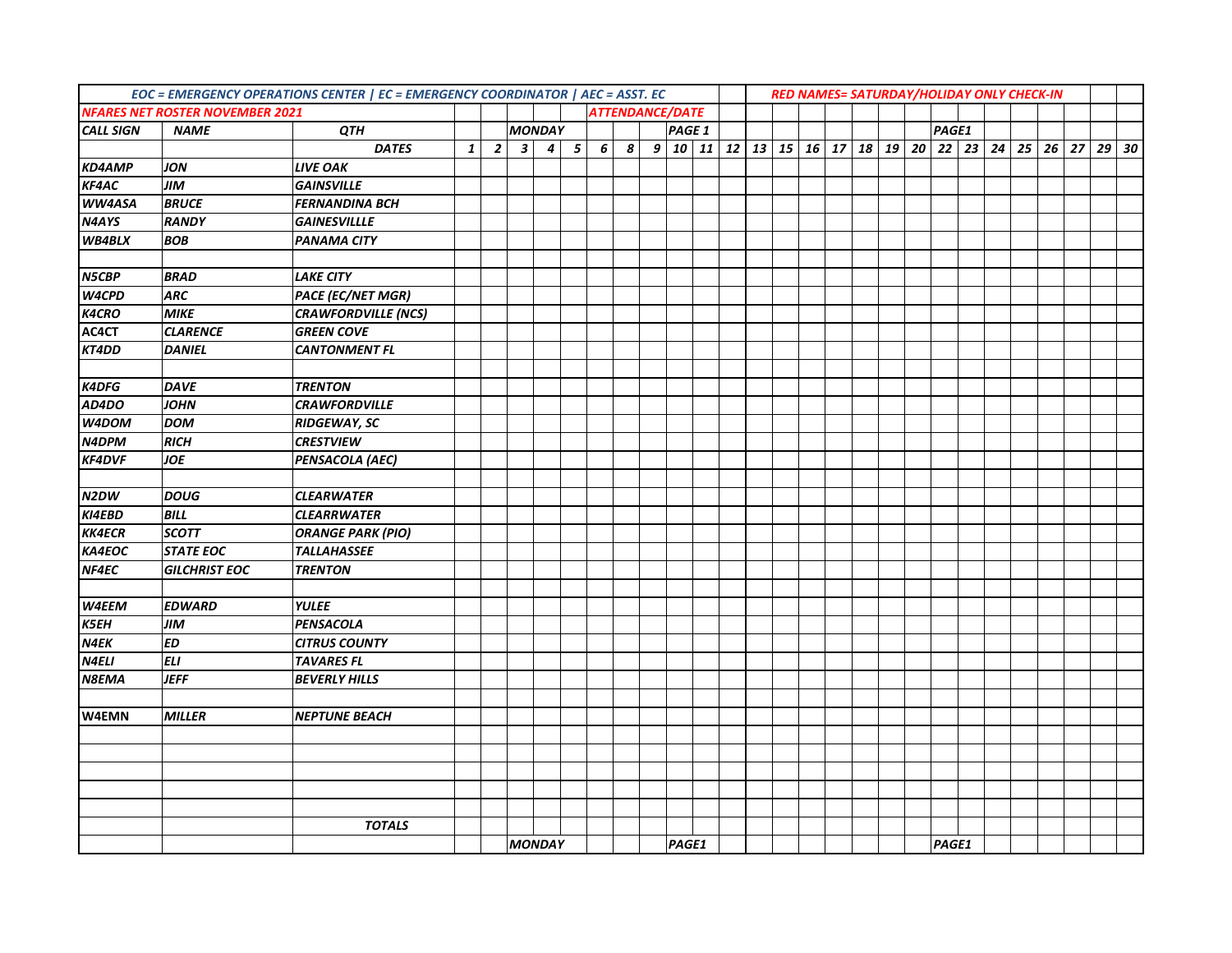|                  | <b>NFARES ROSTER NOVEMBER 2021</b> |                         |              |                |                         |                  |            | <b>ATTENDANCE/DATE</b> |                  |       |                                                      |  |  |  |       |                   |  |  |         |  |
|------------------|------------------------------------|-------------------------|--------------|----------------|-------------------------|------------------|------------|------------------------|------------------|-------|------------------------------------------------------|--|--|--|-------|-------------------|--|--|---------|--|
| <b>CALL SIGN</b> | <b>NAME</b>                        | QTH                     |              |                |                         | <b>TUESDAY</b>   |            |                        |                  | PAGE2 |                                                      |  |  |  | PAGE2 |                   |  |  |         |  |
|                  |                                    | <b>DATES</b>            | $\mathbf{1}$ | $\overline{2}$ | $\overline{\mathbf{3}}$ | $\boldsymbol{4}$ | $\sqrt{5}$ | 6 <sup>1</sup>         | $\boldsymbol{s}$ |       | $9 10 11 12 13 15 16 17 18 19 20 22 23 24 25 26 27 $ |  |  |  |       |                   |  |  | $29$ 30 |  |
|                  |                                    |                         |              |                |                         |                  |            |                        |                  |       |                                                      |  |  |  |       |                   |  |  |         |  |
| N4FAS            | <b>NEAL</b>                        | <b>JACKSONVILLE</b>     |              |                |                         |                  |            |                        |                  |       |                                                      |  |  |  |       |                   |  |  |         |  |
| WF3F             | <b>MARK</b>                        | <b>FLORAHOMES</b>       |              |                |                         |                  |            |                        |                  |       |                                                      |  |  |  |       |                   |  |  |         |  |
| <b>KC4FL</b>     | <b>JOHN</b>                        | <b>CALLAHAN</b>         |              |                |                         |                  |            |                        |                  |       |                                                      |  |  |  |       |                   |  |  |         |  |
| AC4FS            | <b>HOWARD</b>                      | <b>PALM COST</b>        |              |                |                         |                  |            |                        |                  |       |                                                      |  |  |  |       |                   |  |  |         |  |
| KI4FSZ           | <b>JEFF</b>                        | ST.PETERSBURG           |              |                |                         |                  |            |                        |                  |       |                                                      |  |  |  |       |                   |  |  |         |  |
|                  |                                    |                         |              |                |                         |                  |            |                        |                  |       |                                                      |  |  |  |       |                   |  |  |         |  |
| W4FWB            | <b>FRED</b>                        | ST.PETERSBURG           |              |                |                         |                  |            |                        |                  |       |                                                      |  |  |  |       |                   |  |  |         |  |
| KJ4G             | <b>PAUL</b>                        | <b>SWEETWATER, TN</b>   |              |                |                         |                  |            |                        |                  |       |                                                      |  |  |  |       |                   |  |  |         |  |
| N4GCD            | <b>CHARLIE</b>                     | <b>SCREVEN GA</b>       |              |                |                         |                  |            |                        |                  |       |                                                      |  |  |  |       |                   |  |  |         |  |
| W4GMH            | CAL                                | <b>FOUNTAIN</b>         |              |                |                         |                  |            |                        |                  |       |                                                      |  |  |  |       |                   |  |  |         |  |
| K4GGY            | <b>BILL</b>                        | <b>FERNANDINA BCH</b>   |              |                |                         |                  |            |                        |                  |       |                                                      |  |  |  |       |                   |  |  |         |  |
|                  |                                    |                         |              |                |                         |                  |            |                        |                  |       |                                                      |  |  |  |       |                   |  |  |         |  |
| K4GNO            | <b>BILL</b>                        | <b>SANTA ROSA BEACH</b> |              |                |                         |                  |            |                        |                  |       |                                                      |  |  |  |       |                   |  |  |         |  |
| N9GSL            | <b>EARL</b>                        | <b>CHIEFLAND</b>        |              |                |                         |                  |            |                        |                  |       |                                                      |  |  |  |       |                   |  |  |         |  |
| <b>WA5GTJ</b>    | <b>BANKS</b>                       | PENSACOLA               |              |                |                         |                  |            |                        |                  |       |                                                      |  |  |  |       |                   |  |  |         |  |
| W4GYY            | <b>MICHAEL</b>                     | <b>FERNANDINA BCH</b>   |              |                |                         |                  |            |                        |                  |       |                                                      |  |  |  |       |                   |  |  |         |  |
| <b>КВ4НАН</b>    | <b>GENE</b>                        | PENSACOLA (AEC)         |              |                |                         |                  |            |                        |                  |       |                                                      |  |  |  |       |                   |  |  |         |  |
|                  |                                    |                         |              |                |                         |                  |            |                        |                  |       |                                                      |  |  |  |       |                   |  |  |         |  |
| K4HL             | LES                                | PENSACOLA               |              |                |                         |                  |            |                        |                  |       |                                                      |  |  |  |       |                   |  |  |         |  |
| N4HOE            | <b>HAROLD</b>                      | <b>OCALA</b>            |              |                |                         |                  |            |                        |                  |       |                                                      |  |  |  |       |                   |  |  |         |  |
| <b>NOHPU</b>     | <b>MIKE</b>                        | <b>BYRON GA</b>         |              |                |                         |                  |            |                        |                  |       |                                                      |  |  |  |       |                   |  |  |         |  |
| W3IDB            | <b>DELORES</b>                     | <b>HOMOSASSA</b>        |              |                |                         |                  |            |                        |                  |       |                                                      |  |  |  |       |                   |  |  |         |  |
| KD4INH           | <b>MICHEAL</b>                     | <b>TRENTON</b>          |              |                |                         |                  |            |                        |                  |       |                                                      |  |  |  |       |                   |  |  |         |  |
|                  |                                    |                         |              |                |                         |                  |            |                        |                  |       |                                                      |  |  |  |       |                   |  |  |         |  |
| W4IJJ            | <b>JOHN</b>                        | <b>JACKSONVILLE</b>     |              |                |                         |                  |            |                        |                  |       |                                                      |  |  |  |       |                   |  |  |         |  |
| <b>WA4ITH</b>    | <b>STEVE</b>                       | <b>ALACHUA</b>          |              |                |                         |                  |            |                        |                  |       |                                                      |  |  |  |       |                   |  |  |         |  |
|                  |                                    |                         |              |                |                         |                  |            |                        |                  |       |                                                      |  |  |  |       |                   |  |  |         |  |
|                  |                                    |                         |              |                |                         |                  |            |                        |                  |       |                                                      |  |  |  |       |                   |  |  |         |  |
|                  |                                    |                         |              |                |                         |                  |            |                        |                  |       |                                                      |  |  |  |       |                   |  |  |         |  |
|                  |                                    |                         |              |                |                         |                  |            |                        |                  |       |                                                      |  |  |  |       |                   |  |  |         |  |
|                  |                                    |                         |              |                |                         |                  |            |                        |                  |       |                                                      |  |  |  |       |                   |  |  |         |  |
|                  |                                    |                         |              |                |                         |                  |            |                        |                  |       |                                                      |  |  |  |       |                   |  |  |         |  |
|                  |                                    |                         |              |                |                         |                  |            |                        |                  |       |                                                      |  |  |  |       |                   |  |  |         |  |
|                  |                                    |                         |              |                |                         |                  |            |                        |                  |       |                                                      |  |  |  |       |                   |  |  |         |  |
|                  |                                    |                         |              |                |                         |                  |            |                        |                  |       |                                                      |  |  |  |       |                   |  |  |         |  |
|                  |                                    |                         |              |                |                         |                  |            |                        |                  |       |                                                      |  |  |  |       |                   |  |  |         |  |
|                  |                                    | <b>TOTALS</b>           |              |                |                         |                  |            |                        |                  |       |                                                      |  |  |  |       |                   |  |  |         |  |
|                  |                                    |                         |              |                |                         | <b>TUESDAY</b>   |            |                        |                  | PAGE2 |                                                      |  |  |  |       | PAGE <sub>2</sub> |  |  |         |  |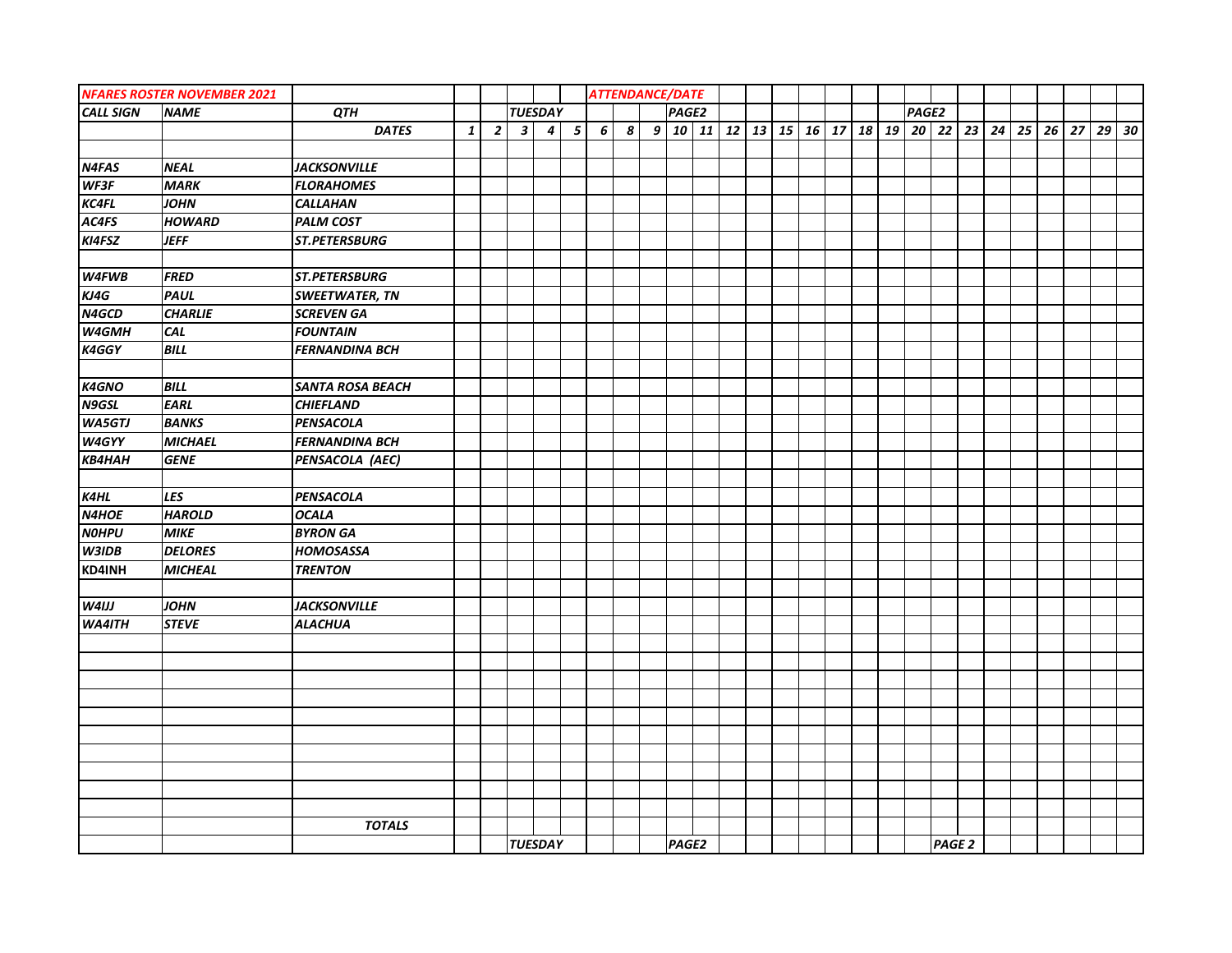|                  | <b>NFARES NET ROSTER NOVEMBER 2021</b> |                           |              |                |                         |                  |                 | <b>ATTENDANCE/DATE</b> |                  |       |  |                                           |  |  |        |  |  |                                       |         |  |
|------------------|----------------------------------------|---------------------------|--------------|----------------|-------------------------|------------------|-----------------|------------------------|------------------|-------|--|-------------------------------------------|--|--|--------|--|--|---------------------------------------|---------|--|
| <b>CALL SIGN</b> | <b>NAME</b>                            | QTH                       |              |                |                         | <b>WEDNESDAY</b> |                 |                        |                  | PAGE3 |  |                                           |  |  | PAGE 3 |  |  |                                       |         |  |
|                  |                                        | <b>DATES</b>              | $\mathbf{1}$ | $\overline{2}$ | $\overline{\mathbf{3}}$ | $\vert$ 4        | $5\overline{5}$ | $6 \mid$               | $\boldsymbol{s}$ |       |  | 9   10   11   12   13   15   16   17   18 |  |  |        |  |  | 19   20   22   23   24   25   26   27 | $29$ 30 |  |
| KD4IMA           | <b>MARK</b>                            | <b>PANAMA CITY</b>        |              |                |                         |                  |                 |                        |                  |       |  |                                           |  |  |        |  |  |                                       |         |  |
| W4IMH            | <b>FRANK</b>                           | <b>FOUNTAIN</b>           |              |                |                         |                  |                 |                        |                  |       |  |                                           |  |  |        |  |  |                                       |         |  |
| <b>KK4INZ</b>    | <b>CRAIG</b>                           | <b>GAINSVILLE</b>         |              |                |                         |                  |                 |                        |                  |       |  |                                           |  |  |        |  |  |                                       |         |  |
| WX4J             | <b>EARL</b>                            | <b>SWITZERLAND</b>        |              |                |                         |                  |                 |                        |                  |       |  |                                           |  |  |        |  |  |                                       |         |  |
| <b>K4JBE</b>     | <b>JIM</b>                             | <b>FERNANDINA BCH</b>     |              |                |                         |                  |                 |                        |                  |       |  |                                           |  |  |        |  |  |                                       |         |  |
|                  |                                        |                           |              |                |                         |                  |                 |                        |                  |       |  |                                           |  |  |        |  |  |                                       |         |  |
| <b>KM4JTE</b>    | <b>JOHN</b>                            | <b>GAINESVILLE</b>        |              |                |                         |                  |                 |                        |                  |       |  |                                           |  |  |        |  |  |                                       |         |  |
| <b>W4KBW</b>     | <b>BOB</b>                             | <b>ORLANDO</b>            |              |                |                         |                  |                 |                        |                  |       |  |                                           |  |  |        |  |  |                                       |         |  |
| WB3KEY           | <b>EUGENE</b>                          | <b>ORANGE PARK</b>        |              |                |                         |                  |                 |                        |                  |       |  |                                           |  |  |        |  |  |                                       |         |  |
| <b>K4KHV</b>     | <b>JIMMY</b>                           | <b>MARIANNA</b>           |              |                |                         |                  |                 |                        |                  |       |  |                                           |  |  |        |  |  |                                       |         |  |
| <b>КС2КМВ</b>    | <b>JASCK</b>                           | <b>GILCREST COUNTY</b>    |              |                |                         |                  |                 |                        |                  |       |  |                                           |  |  |        |  |  |                                       |         |  |
|                  |                                        |                           |              |                |                         |                  |                 |                        |                  |       |  |                                           |  |  |        |  |  |                                       |         |  |
| N4LID            | <b>TIM</b>                             | <b>DELAND</b>             |              |                |                         |                  |                 |                        |                  |       |  |                                           |  |  |        |  |  |                                       |         |  |
| AB1L             | <b>RICK</b>                            | <b>YULEE</b>              |              |                |                         |                  |                 |                        |                  |       |  |                                           |  |  |        |  |  |                                       |         |  |
| AC4LJ            | <b>TONY</b>                            | <b>LARGO</b>              |              |                |                         |                  |                 |                        |                  |       |  |                                           |  |  |        |  |  |                                       |         |  |
| <b>KG4LQK</b>    | <b>KERRY</b>                           | <b>GAINSVILLE</b>         |              |                |                         |                  |                 |                        |                  |       |  |                                           |  |  |        |  |  |                                       |         |  |
| <b>KV4LY</b>     | <b>HAROLD</b>                          | <b>PENSACOLA</b>          |              |                |                         |                  |                 |                        |                  |       |  |                                           |  |  |        |  |  |                                       |         |  |
|                  |                                        |                           |              |                |                         |                  |                 |                        |                  |       |  |                                           |  |  |        |  |  |                                       |         |  |
| WQ4M             | <b>DONNA</b>                           | <b>SWEETWATER, TN</b>     |              |                |                         |                  |                 |                        |                  |       |  |                                           |  |  |        |  |  |                                       |         |  |
| KG3M             | <b>DON</b>                             | <b>BRONSON</b>            |              |                |                         |                  |                 |                        |                  |       |  |                                           |  |  |        |  |  |                                       |         |  |
| N4MEW            | <b>MARK</b>                            | <b>JACKSONVILLE</b>       |              |                |                         |                  |                 |                        |                  |       |  |                                           |  |  |        |  |  |                                       |         |  |
| <b>N4MRJ</b>     | <b>LEO</b>                             | <b>JACKSONVILLE (NCS)</b> |              |                |                         |                  |                 |                        |                  |       |  |                                           |  |  |        |  |  |                                       |         |  |
| <b>K4MVL</b>     | <b>THEO</b>                            | <b>TALLAHASSEE</b>        |              |                |                         |                  |                 |                        |                  |       |  |                                           |  |  |        |  |  |                                       |         |  |
|                  |                                        |                           |              |                |                         |                  |                 |                        |                  |       |  |                                           |  |  |        |  |  |                                       |         |  |
| <b>KE6MYV</b>    | <b>DOUG</b>                            | <b>PENSACOLA</b>          |              |                |                         |                  |                 |                        |                  |       |  |                                           |  |  |        |  |  |                                       |         |  |
| <b>WA4MZE</b>    | <b>VIC</b>                             | <b>GOLF SHORES AL</b>     |              |                |                         |                  |                 |                        |                  |       |  |                                           |  |  |        |  |  |                                       |         |  |
| <b>W4NAS</b>     | <b>NASSAU CO EOC</b>                   | <b>FERNANDINA BEACH</b>   |              |                |                         |                  |                 |                        |                  |       |  |                                           |  |  |        |  |  |                                       |         |  |
| <b>K4NEB</b>     | <b>NORM</b>                            | <b>PORT ST JOE</b>        |              |                |                         |                  |                 |                        |                  |       |  |                                           |  |  |        |  |  |                                       |         |  |
| AI4NF            | <b>BART</b>                            | <b>OVIEDO (EC)</b>        |              |                |                         |                  |                 |                        |                  |       |  |                                           |  |  |        |  |  |                                       |         |  |
|                  |                                        |                           |              |                |                         |                  |                 |                        |                  |       |  |                                           |  |  |        |  |  |                                       |         |  |
|                  |                                        |                           |              |                |                         |                  |                 |                        |                  |       |  |                                           |  |  |        |  |  |                                       |         |  |
|                  |                                        |                           |              |                |                         |                  |                 |                        |                  |       |  |                                           |  |  |        |  |  |                                       |         |  |
|                  |                                        |                           |              |                |                         |                  |                 |                        |                  |       |  |                                           |  |  |        |  |  |                                       |         |  |
|                  |                                        |                           |              |                |                         |                  |                 |                        |                  |       |  |                                           |  |  |        |  |  |                                       |         |  |
|                  |                                        |                           |              |                |                         |                  |                 |                        |                  |       |  |                                           |  |  |        |  |  |                                       |         |  |
|                  |                                        |                           |              |                |                         |                  |                 |                        |                  |       |  |                                           |  |  |        |  |  |                                       |         |  |
|                  |                                        |                           |              |                |                         |                  |                 |                        |                  |       |  |                                           |  |  |        |  |  |                                       |         |  |
|                  |                                        | <b>TOTALS</b>             |              |                |                         |                  |                 |                        |                  |       |  |                                           |  |  |        |  |  |                                       |         |  |
|                  |                                        |                           |              |                |                         | <b>WEDNESDAY</b> |                 |                        |                  | PAGE3 |  |                                           |  |  | PAGE 3 |  |  |                                       |         |  |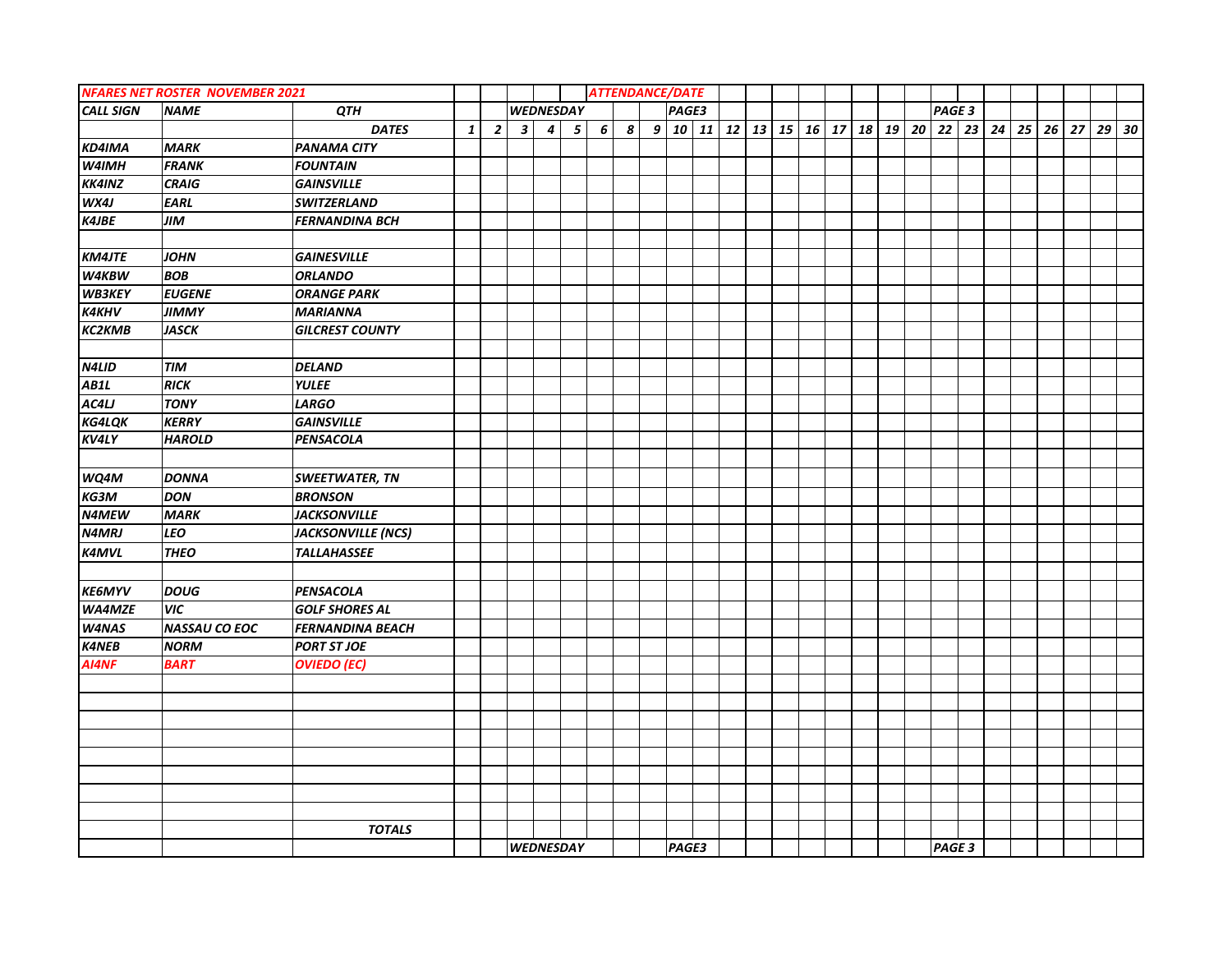|                  | <b>NFARES NET ROSTER NOVEMBER 2021</b> |                         |              |                |                         |                  |            | <b>ATTENDANCE/DATE</b> |  |       |        |  |                                   |  |  |                      |  |  |            |  |
|------------------|----------------------------------------|-------------------------|--------------|----------------|-------------------------|------------------|------------|------------------------|--|-------|--------|--|-----------------------------------|--|--|----------------------|--|--|------------|--|
| <b>CALL SIGN</b> | <b>NAME</b>                            | <b>QTH</b>              |              |                |                         | <b>THURSDAY</b>  |            |                        |  | PAGE4 |        |  |                                   |  |  | PAGE 4               |  |  |            |  |
|                  |                                        | <b>DATES</b>            | $\mathbf{1}$ | $\overline{2}$ | $\overline{\mathbf{3}}$ | $\boldsymbol{4}$ | $\sqrt{5}$ | 6 <sup>1</sup>         |  |       |        |  |                                   |  |  | 19 20 22 23 24 25 26 |  |  | $27$ 29 30 |  |
| W4NFG            | <b>MAC</b>                             | <b>PORT ST JOE</b>      |              |                |                         |                  |            |                        |  |       |        |  |                                   |  |  |                      |  |  |            |  |
| KT4NN            | <b>PETER</b>                           | <b>MIDDLEBURG</b>       |              |                |                         |                  |            |                        |  |       |        |  |                                   |  |  |                      |  |  |            |  |
| <b>KG4NXO</b>    | <b>MARION CO EOC</b>                   | <b>OCALA</b>            |              |                |                         |                  |            |                        |  |       |        |  |                                   |  |  |                      |  |  |            |  |
| <b>КСЗО</b>      | <b>BILL</b>                            | <b>MOLINO</b>           |              |                |                         |                  |            |                        |  |       |        |  |                                   |  |  |                      |  |  |            |  |
| W9OFF            | <b>RON</b>                             | <b>FREEPORT</b>         |              |                |                         |                  |            |                        |  |       |        |  |                                   |  |  |                      |  |  |            |  |
|                  |                                        |                         |              |                |                         |                  |            |                        |  |       |        |  |                                   |  |  |                      |  |  |            |  |
| KA3OGG           | <b>BUDDY</b>                           | <b>FERNANDINA BEACH</b> |              |                |                         |                  |            |                        |  |       |        |  |                                   |  |  |                      |  |  |            |  |
| <b>KN4OQT</b>    | <b>RICHARD</b>                         | <b>CHIPLEY</b>          |              |                |                         |                  |            |                        |  |       |        |  |                                   |  |  |                      |  |  |            |  |
| <b>KK4OSC</b>    | <b>SANDY</b>                           | <b>INVERNESS (NCS)</b>  |              |                |                         |                  |            |                        |  |       |        |  |                                   |  |  |                      |  |  |            |  |
| N4OWZ            | <b>STAN</b>                            | <b>WINTER PARK</b>      |              |                |                         |                  |            |                        |  |       |        |  |                                   |  |  |                      |  |  |            |  |
| WX4PCH           | PEACH CO GA EOC                        | <b>FORT VALLEY, GA</b>  |              |                |                         |                  |            |                        |  |       |        |  |                                   |  |  |                      |  |  |            |  |
|                  |                                        |                         |              |                |                         |                  |            |                        |  |       |        |  |                                   |  |  |                      |  |  |            |  |
| N1PP             | <b>GEORGE</b>                          | <b>FERNANDINA BCH</b>   |              |                |                         |                  |            |                        |  |       |        |  |                                   |  |  |                      |  |  |            |  |
| <b>KE4PWE</b>    | <b>PHIL</b>                            | <b>LIVE OAK</b>         |              |                |                         |                  |            |                        |  |       |        |  |                                   |  |  |                      |  |  |            |  |
| KZ8Q             | <b>BEN</b>                             | <b>OCALA</b>            |              |                |                         |                  |            |                        |  |       |        |  |                                   |  |  |                      |  |  |            |  |
| N4QB             | <b>DAVE</b>                            | <b>TALLAHASSEE</b>      |              |                |                         |                  |            |                        |  |       |        |  |                                   |  |  |                      |  |  |            |  |
| <b>W8QFV</b>     | <b>MARK</b>                            | <b>LARGO</b>            |              |                |                         |                  |            |                        |  |       |        |  |                                   |  |  |                      |  |  |            |  |
|                  |                                        |                         |              |                |                         |                  |            |                        |  |       |        |  |                                   |  |  |                      |  |  |            |  |
| N2QGV            | ART                                    | <b>WINTER PARK</b>      |              |                |                         |                  |            |                        |  |       |        |  |                                   |  |  |                      |  |  |            |  |
| N4QLC            | <b>MARK</b>                            | <b>ORANGE PARK</b>      |              |                |                         |                  |            |                        |  |       |        |  |                                   |  |  |                      |  |  |            |  |
| WB4QQN           | PAUL                                   | <b>OCALA</b>            |              |                |                         |                  |            |                        |  |       |        |  |                                   |  |  |                      |  |  |            |  |
| NU4R             | <b>GREG</b>                            | <b>OCALA</b>            |              |                |                         |                  |            |                        |  |       |        |  |                                   |  |  |                      |  |  |            |  |
| N9RDX            | <b>NATHAN</b>                          | <b>KISSIMMEE</b>        |              |                |                         |                  |            |                        |  |       |        |  |                                   |  |  |                      |  |  |            |  |
|                  |                                        |                         |              |                |                         |                  |            |                        |  |       |        |  |                                   |  |  |                      |  |  |            |  |
| W5RE             | <b>BOB</b>                             | <b>CRESTVIEW</b>        |              |                |                         |                  |            |                        |  |       |        |  |                                   |  |  |                      |  |  |            |  |
| <b>K4RFD</b>     | <b>GARY</b>                            | <b>YULEE</b>            |              |                |                         |                  |            |                        |  |       |        |  |                                   |  |  |                      |  |  |            |  |
| <b>N4RGL</b>     | <b>BOB</b>                             | <b>MONTICELLO</b>       |              |                |                         |                  |            |                        |  |       |        |  |                                   |  |  |                      |  |  |            |  |
| <b>WORLS</b>     | <b>RICK</b>                            | <b>YULEE FL</b>         |              |                |                         |                  |            |                        |  |       |        |  |                                   |  |  |                      |  |  |            |  |
| <b>KK4RQY</b>    | <b>SWANNEE CO EOC</b>                  | <b>LIVE OAK</b>         |              |                |                         |                  |            |                        |  |       |        |  | <b>OFF THE AIR FOR TIME BEING</b> |  |  |                      |  |  |            |  |
|                  |                                        |                         |              |                |                         |                  |            |                        |  |       |        |  |                                   |  |  |                      |  |  |            |  |
| <b>KB4RSY</b>    | <b>BOB</b>                             | <b>PALM COAST</b>       |              |                |                         |                  |            |                        |  |       |        |  |                                   |  |  |                      |  |  |            |  |
| <b>KJ4SBG</b>    | <b>JAMES</b>                           | <b>JACKSONVILLE</b>     |              |                |                         |                  |            |                        |  |       |        |  |                                   |  |  |                      |  |  |            |  |
| <b>N4SDN</b>     | <b>JAMES</b>                           | <b>FERNANDINA BCH</b>   |              |                |                         |                  |            |                        |  |       |        |  |                                   |  |  |                      |  |  |            |  |
|                  |                                        |                         |              |                |                         |                  |            |                        |  |       |        |  |                                   |  |  |                      |  |  |            |  |
|                  |                                        |                         |              |                |                         |                  |            |                        |  |       |        |  |                                   |  |  |                      |  |  |            |  |
|                  |                                        |                         |              |                |                         |                  |            |                        |  |       |        |  |                                   |  |  |                      |  |  |            |  |
|                  |                                        |                         |              |                |                         |                  |            |                        |  |       |        |  |                                   |  |  |                      |  |  |            |  |
|                  |                                        | <b>TOTALS</b>           |              |                |                         |                  |            |                        |  |       |        |  |                                   |  |  |                      |  |  |            |  |
|                  |                                        |                         |              |                |                         | <b>THURSDAY</b>  |            |                        |  |       | PAGE 4 |  |                                   |  |  | PAGE 4               |  |  |            |  |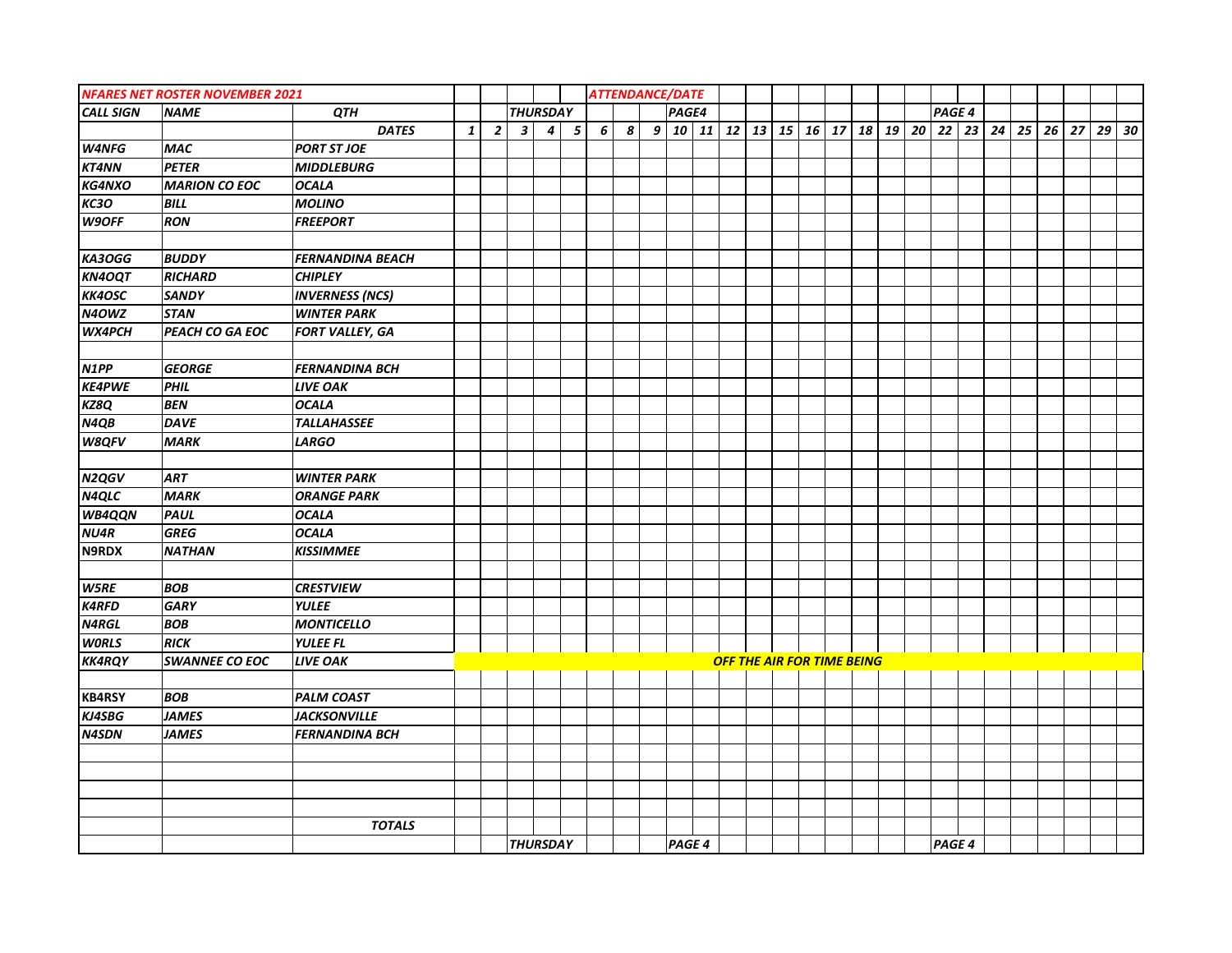|                  | <b>NFARES NET ROSTER NOVEMBER 2021</b> |                     |              |                |                         |           |                         | <b>ATTENDANCE/DATE</b> |  |        |  |  |  |  |               |  |  |  |  |
|------------------|----------------------------------------|---------------------|--------------|----------------|-------------------------|-----------|-------------------------|------------------------|--|--------|--|--|--|--|---------------|--|--|--|--|
| <b>CALL SIGN</b> | <b>NAME</b>                            | QTH                 |              |                | <b>FRIDAY</b>           |           |                         |                        |  | PAGE 5 |  |  |  |  | PAGE 5        |  |  |  |  |
|                  |                                        | <b>DATES</b>        | $\mathbf{1}$ | $\overline{2}$ | $\overline{\mathbf{3}}$ | $\vert$ 4 | $\overline{\mathbf{5}}$ | 6 <sup>1</sup>         |  |        |  |  |  |  |               |  |  |  |  |
|                  |                                        |                     |              |                |                         |           |                         |                        |  |        |  |  |  |  |               |  |  |  |  |
| <b>K4SPE</b>     | <b>TERRY</b>                           | <b>COLUMBUS GA</b>  |              |                |                         |           |                         |                        |  |        |  |  |  |  |               |  |  |  |  |
| <b>KD2SXD</b>    | <b>MIKE</b>                            | <b>JACKSONVILLE</b> |              |                |                         |           |                         |                        |  |        |  |  |  |  |               |  |  |  |  |
| <b>KN4SVY</b>    | <b>HARRY</b>                           | <b>LIVE OAK</b>     |              |                |                         |           |                         |                        |  |        |  |  |  |  |               |  |  |  |  |
| <b>KS4SW</b>     | RON                                    | <b>DUNNELLON</b>    |              |                |                         |           |                         |                        |  |        |  |  |  |  |               |  |  |  |  |
| <b>W9TAX</b>     | <b>DAVID</b>                           | <b>ORLANDO</b>      |              |                |                         |           |                         |                        |  |        |  |  |  |  |               |  |  |  |  |
|                  |                                        |                     |              |                |                         |           |                         |                        |  |        |  |  |  |  |               |  |  |  |  |
| <b>WA1TCC</b>    | <b>BOB</b>                             | <b>MADISON</b>      |              |                |                         |           |                         |                        |  |        |  |  |  |  |               |  |  |  |  |
| KG4TOD           | <b>JASON</b>                           | <b>LAMONT</b>       |              |                |                         |           |                         |                        |  |        |  |  |  |  |               |  |  |  |  |
| <b>KI4TRR</b>    | JOE                                    | <b>LIVE OAK</b>     |              |                |                         |           |                         |                        |  |        |  |  |  |  |               |  |  |  |  |
| <b>KM4TTS</b>    | <b>ANDY</b>                            | <b>MONTICELLO</b>   |              |                |                         |           |                         |                        |  |        |  |  |  |  |               |  |  |  |  |
| <b>KM4TTT</b>    | <b>JIM</b>                             | <b>MONTICELLO</b>   |              |                |                         |           |                         |                        |  |        |  |  |  |  |               |  |  |  |  |
|                  |                                        |                     |              |                |                         |           |                         |                        |  |        |  |  |  |  |               |  |  |  |  |
| W9TT             | <b>TERRY</b>                           | <b>NEW SMYRNA</b>   |              |                |                         |           |                         |                        |  |        |  |  |  |  |               |  |  |  |  |
| KX4U             | <b>CRAIG</b>                           | <b>YANKEETOWN</b>   |              |                |                         |           |                         |                        |  |        |  |  |  |  |               |  |  |  |  |
| KJ4UC            | <b>DON</b>                             | <b>ACWORTH GA</b>   |              |                |                         |           |                         |                        |  |        |  |  |  |  |               |  |  |  |  |
| W4UC             | <b>ESCAMBIA CO EOC</b>                 | PENSACOLA           |              |                |                         |           |                         |                        |  |        |  |  |  |  |               |  |  |  |  |
| KS4UG            | <b>MARVIN</b>                          | <b>HILLARD</b>      |              |                |                         |           |                         |                        |  |        |  |  |  |  |               |  |  |  |  |
|                  |                                        |                     |              |                |                         |           |                         |                        |  |        |  |  |  |  |               |  |  |  |  |
| <b>WB4ULT</b>    | <b>RICK</b>                            | <b>CASTLEBERRY</b>  |              |                |                         |           |                         |                        |  |        |  |  |  |  |               |  |  |  |  |
| AG4UU            | <b>RANDY</b>                           | <b>TALLAHASSEE</b>  |              |                |                         |           |                         |                        |  |        |  |  |  |  |               |  |  |  |  |
| KI4UYM           | <b>DON</b>                             | <b>OCALA</b>        |              |                |                         |           |                         |                        |  |        |  |  |  |  |               |  |  |  |  |
| <b>KX4VE</b>     | <b>WILLIAN</b>                         | <b>JACKSONVILLE</b> |              |                |                         |           |                         |                        |  |        |  |  |  |  |               |  |  |  |  |
| <b>N4VHG</b>     | <b>TOM</b>                             | <b>TAMPA</b>        |              |                |                         |           |                         |                        |  |        |  |  |  |  |               |  |  |  |  |
|                  |                                        |                     |              |                |                         |           |                         |                        |  |        |  |  |  |  |               |  |  |  |  |
|                  |                                        |                     |              |                |                         |           |                         |                        |  |        |  |  |  |  |               |  |  |  |  |
|                  |                                        |                     |              |                |                         |           |                         |                        |  |        |  |  |  |  |               |  |  |  |  |
|                  |                                        |                     |              |                |                         |           |                         |                        |  |        |  |  |  |  |               |  |  |  |  |
|                  |                                        |                     |              |                |                         |           |                         |                        |  |        |  |  |  |  |               |  |  |  |  |
|                  |                                        |                     |              |                |                         |           |                         |                        |  |        |  |  |  |  |               |  |  |  |  |
|                  |                                        |                     |              |                |                         |           |                         |                        |  |        |  |  |  |  |               |  |  |  |  |
|                  |                                        |                     |              |                |                         |           |                         |                        |  |        |  |  |  |  |               |  |  |  |  |
|                  |                                        |                     |              |                |                         |           |                         |                        |  |        |  |  |  |  |               |  |  |  |  |
|                  |                                        |                     |              |                |                         |           |                         |                        |  |        |  |  |  |  |               |  |  |  |  |
|                  |                                        |                     |              |                |                         |           |                         |                        |  |        |  |  |  |  |               |  |  |  |  |
|                  |                                        |                     |              |                |                         |           |                         |                        |  |        |  |  |  |  |               |  |  |  |  |
|                  |                                        |                     |              |                |                         |           |                         |                        |  |        |  |  |  |  |               |  |  |  |  |
|                  |                                        | <b>TOTALS</b>       |              |                |                         |           |                         |                        |  |        |  |  |  |  |               |  |  |  |  |
|                  |                                        |                     |              |                | <b>FRIDAY</b>           |           |                         |                        |  | PAGE 5 |  |  |  |  | <b>PAGE 5</b> |  |  |  |  |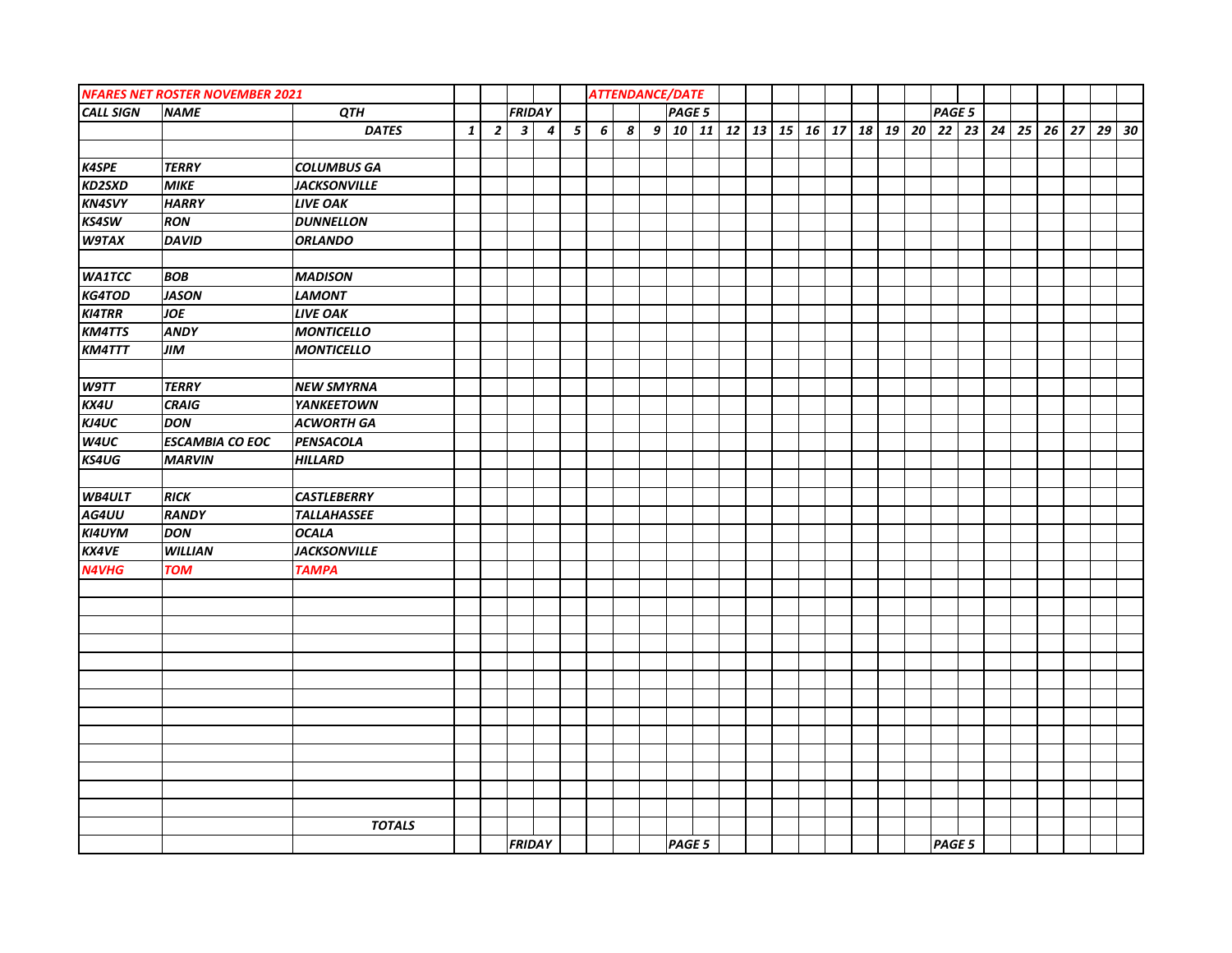|                  | <b>NFARES NET ROSTER NOVEMBER 2021</b> |                           |              |                |                         |                  |                         |   |                  | <b>ATTENDANCE/DATE</b>                               |  |  |  |  |               |  |  |         |  |
|------------------|----------------------------------------|---------------------------|--------------|----------------|-------------------------|------------------|-------------------------|---|------------------|------------------------------------------------------|--|--|--|--|---------------|--|--|---------|--|
| <b>CALL SIGN</b> | <b>NAME</b>                            | QTH                       |              |                |                         | <b>SATURDAY</b>  |                         |   |                  | PAGE 6                                               |  |  |  |  | PAGE 6        |  |  |         |  |
|                  |                                        | <b>DATES</b>              | $\mathbf{1}$ | $\overline{2}$ | $\overline{\mathbf{3}}$ | $\boldsymbol{4}$ | $\overline{\mathbf{5}}$ | 6 | $\boldsymbol{s}$ | $9 10 11 12 13 15 16 17 18 19 20 22 23 24 25 26 27 $ |  |  |  |  |               |  |  | $29$ 30 |  |
| W5VK             | <b>STEVEN</b>                          | <b>PENSACOLA</b>          |              |                |                         |                  |                         |   |                  |                                                      |  |  |  |  |               |  |  |         |  |
| <b>KC4VPJ</b>    | <b>JUNIOR</b>                          | <b>LEE</b>                |              |                |                         |                  |                         |   |                  |                                                      |  |  |  |  |               |  |  |         |  |
| WA4WES           | <b>DAVE</b>                            | <b>TALLAHASSEE (DEC)</b>  |              |                |                         |                  |                         |   |                  |                                                      |  |  |  |  |               |  |  |         |  |
| AE4WK            | <b>WAYNE</b>                           | <b>TAMPA</b>              |              |                |                         |                  |                         |   |                  |                                                      |  |  |  |  |               |  |  |         |  |
| K1WLS            | BILL                                   | <b>OCALA</b>              |              |                |                         |                  |                         |   |                  |                                                      |  |  |  |  |               |  |  |         |  |
|                  |                                        |                           |              |                |                         |                  |                         |   |                  |                                                      |  |  |  |  |               |  |  |         |  |
| <b>KK4WTO</b>    | <b>FLOYD</b>                           | <b>BYRON GA</b>           |              |                |                         |                  |                         |   |                  |                                                      |  |  |  |  |               |  |  |         |  |
| N5WTZ            | <b>DUDLEY</b>                          | <b><i>WEWAHITCHKA</i></b> |              |                |                         |                  |                         |   |                  |                                                      |  |  |  |  |               |  |  |         |  |
| KM4WW            | <b>RICKY</b>                           | <b>WORTH CO GA</b>        |              |                |                         |                  |                         |   |                  |                                                      |  |  |  |  |               |  |  |         |  |
| WY4X             | <b>RICK</b>                            | <b>FORT VALLEY GA</b>     |              |                |                         |                  |                         |   |                  |                                                      |  |  |  |  |               |  |  |         |  |
| $A$ J $4X$ J     | <b>CECIL</b>                           | <b>MEXICO BEACH</b>       |              |                |                         |                  |                         |   |                  |                                                      |  |  |  |  |               |  |  |         |  |
|                  |                                        |                           |              |                |                         |                  |                         |   |                  |                                                      |  |  |  |  |               |  |  |         |  |
| W1XO             | <b>TED</b>                             | <b>TALLAHASSEE</b>        |              |                |                         |                  |                         |   |                  |                                                      |  |  |  |  |               |  |  |         |  |
| AA3YB            | <b>LELAND</b>                          | <b>NEWBERRY</b>           |              |                |                         |                  |                         |   |                  |                                                      |  |  |  |  |               |  |  |         |  |
| <b>K4YFW</b>     | SAL                                    | <b>TALLAHASSEE</b>        |              |                |                         |                  |                         |   |                  |                                                      |  |  |  |  |               |  |  |         |  |
| <b>KN4YGT</b>    | <b>MIKE</b>                            | <b>LAKE CITY</b>          |              |                |                         |                  |                         |   |                  |                                                      |  |  |  |  |               |  |  |         |  |
| AE4YL            | <b>MAC</b>                             | <b>PALM COAST</b>         |              |                |                         |                  |                         |   |                  |                                                      |  |  |  |  |               |  |  |         |  |
|                  |                                        |                           |              |                |                         |                  |                         |   |                  |                                                      |  |  |  |  |               |  |  |         |  |
| <b>KK4YOV</b>    | <b>CHET</b>                            | <b>CRESTVIEW</b>          |              |                |                         |                  |                         |   |                  |                                                      |  |  |  |  |               |  |  |         |  |
| WR4Z             | <b>JIMMY</b>                           | <b>PANAMA CITY</b>        |              |                |                         |                  |                         |   |                  |                                                      |  |  |  |  |               |  |  |         |  |
| K8ZAG            | <b>LEON</b>                            | <b>VILLAGES</b>           |              |                |                         |                  |                         |   |                  |                                                      |  |  |  |  |               |  |  |         |  |
| <b>K4ZFW</b>     | <b>ROGER</b>                           | <b>OCALA</b>              |              |                |                         |                  |                         |   |                  |                                                      |  |  |  |  |               |  |  |         |  |
| <b>KF4ZRN</b>    | <b>JARRY</b>                           | <b>ORLANDO</b>            |              |                |                         |                  |                         |   |                  |                                                      |  |  |  |  |               |  |  |         |  |
|                  |                                        |                           |              |                |                         |                  |                         |   |                  |                                                      |  |  |  |  |               |  |  |         |  |
| <b>KG4ZXY</b>    | <b>HENRY</b>                           | <b>MIDDLEBURG</b>         |              |                |                         |                  |                         |   |                  |                                                      |  |  |  |  |               |  |  |         |  |
| KJ4YPZ           | <b>JOHN</b>                            | <b>BELL</b>               |              |                |                         |                  |                         |   |                  |                                                      |  |  |  |  |               |  |  |         |  |
| <b>WBOYSX</b>    | <b>JIM</b>                             | <b>SPRING HILL NCS</b>    |              |                |                         |                  |                         |   |                  |                                                      |  |  |  |  |               |  |  |         |  |
|                  |                                        |                           |              |                |                         |                  |                         |   |                  |                                                      |  |  |  |  |               |  |  |         |  |
|                  |                                        | <b>TOTALS</b>             |              |                |                         |                  |                         |   |                  |                                                      |  |  |  |  |               |  |  |         |  |
|                  |                                        |                           |              |                |                         |                  |                         |   |                  |                                                      |  |  |  |  |               |  |  |         |  |
|                  |                                        |                           |              |                |                         |                  |                         |   |                  |                                                      |  |  |  |  |               |  |  |         |  |
|                  |                                        |                           |              |                |                         |                  |                         |   |                  |                                                      |  |  |  |  |               |  |  |         |  |
|                  |                                        | <b>GRAND TOTALS</b>       |              |                |                         |                  |                         |   |                  |                                                      |  |  |  |  |               |  |  |         |  |
|                  |                                        | <b>TRIFFIC TOTALS</b>     |              |                |                         |                  |                         |   |                  |                                                      |  |  |  |  |               |  |  |         |  |
|                  |                                        | <b>NET TIME</b>           |              |                |                         |                  |                         |   |                  |                                                      |  |  |  |  |               |  |  |         |  |
|                  |                                        |                           |              |                |                         |                  |                         |   |                  |                                                      |  |  |  |  |               |  |  |         |  |
|                  |                                        |                           |              |                |                         |                  |                         |   |                  |                                                      |  |  |  |  |               |  |  |         |  |
|                  |                                        |                           |              |                |                         |                  |                         |   |                  |                                                      |  |  |  |  |               |  |  |         |  |
|                  |                                        |                           |              |                |                         | <b>SATURDAY</b>  |                         |   |                  | PAGE 6                                               |  |  |  |  | <b>PAGE 6</b> |  |  |         |  |